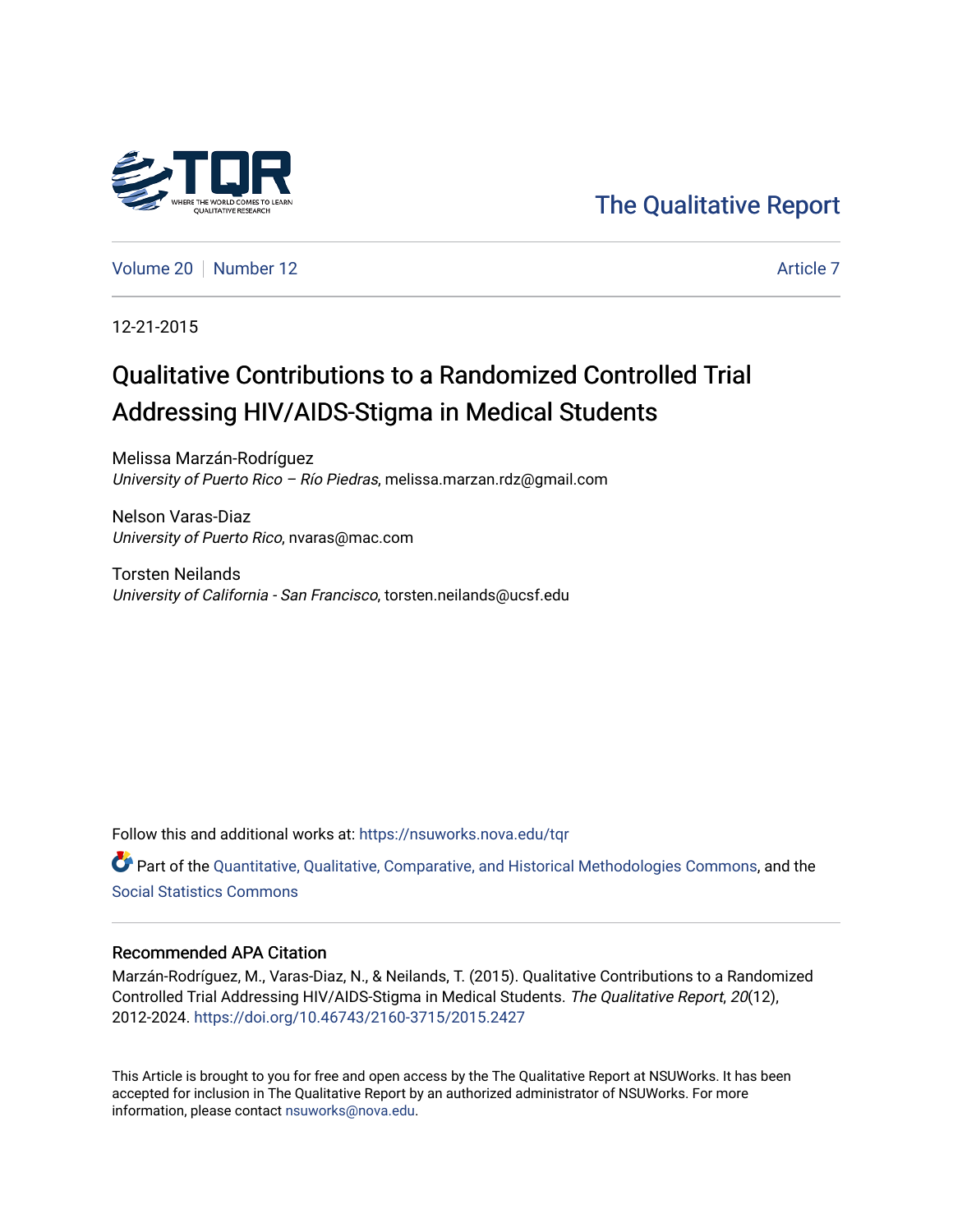# **Qualitative Research Graduate Certificate** Indulge in Culture Exclusively Online . 18 Credits **LEARN MORE**

# Qualitative Contributions to a Randomized Controlled Trial Addressing HIV/AIDS-Stigma in Medical Students

# Abstract

Specialized training for healthcare professionals (HCP) in order to reduce HIV/AIDS related stigma must be part of a public health model for HIV/AIDS. Tested interventions to reduce HIV/AIDS related stigma among HCP have been mostly absent from these efforts. A qualitative approach was used to assess stigma reduction within a traditional randomized controlled design in order to better understand how our current stigma intervention worked and was understood by 2nd year medical students. After conducting a quantitative follow up survey one-year post intervention we conducted 20 in-depth qualitative interviews with a subsample of our intervention group participants as part of the overall evaluation process. Once the interviews were finished, we transcribed them and used NVivo (v.8) to organized the qualitative data. In the process of analyzing the qualitative data we identified core intervention areas participants described as useful for their training and development: (1) acquiring more HIV/AIDS-related knowledge, (2) increased skills for management of high stigma situations, and (3) the ability to identify sociostructural factors that foster HIV infection among clients. The gathered information is important in order to have a deep understanding of how attitudinal change happens as part of our intervention strategies.

# Keywords

HIV/AIDS, Stigma, Randomized Controlled Trial, Qualitative Evaluation, Medical Students, Puerto Rico

# Creative Commons License



This work is licensed under a [Creative Commons Attribution-Noncommercial-Share Alike 4.0 License](https://creativecommons.org/licenses/by-nc-sa/4.0/).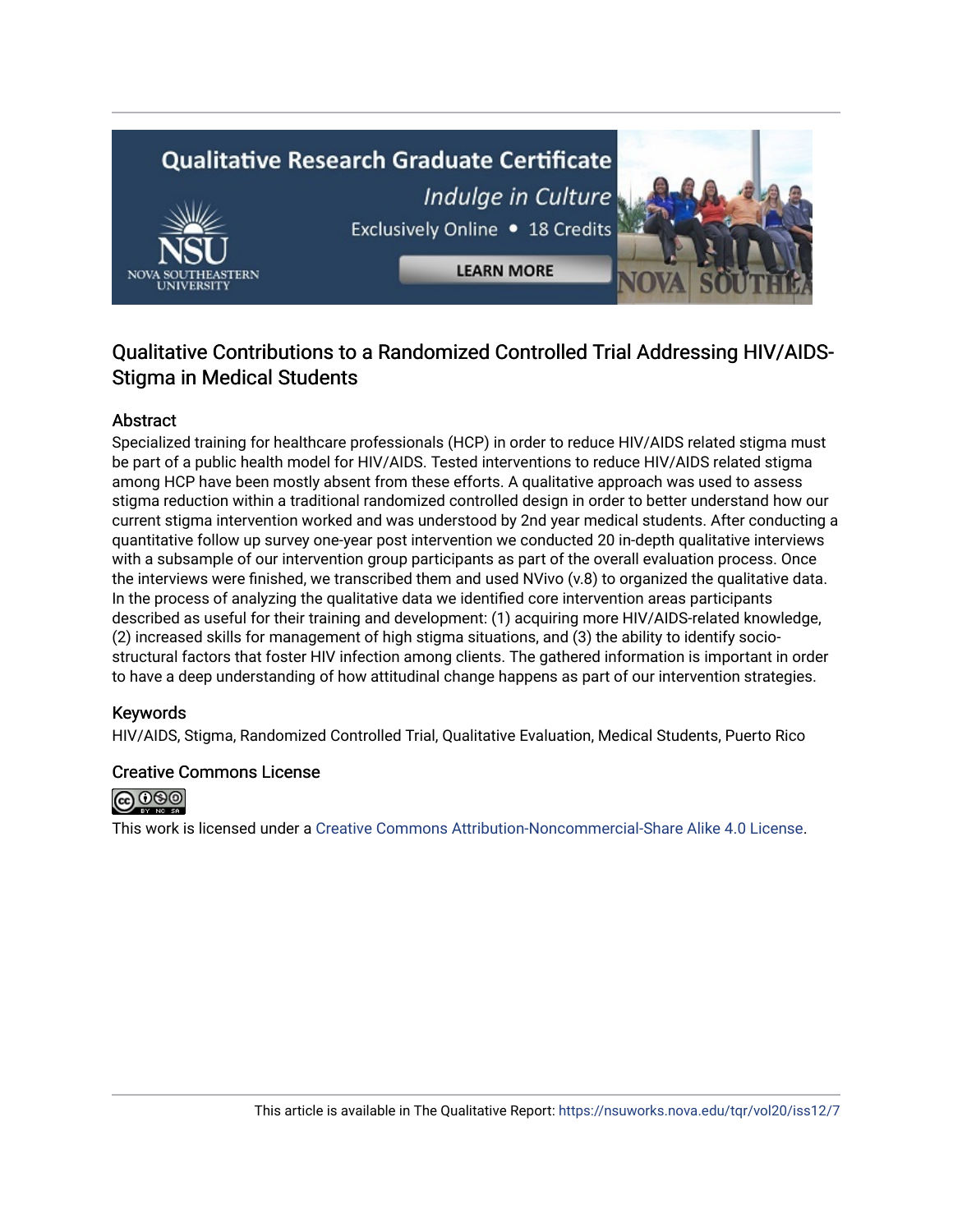

# **Qualitative Contributions to a Randomized Controlled Trial Addressing HIV/AIDS-Stigma in Medical Students**

Melissa Marzán-Rodríguez and Nelson Varas-Díaz University of Puerto Rico – Río Piedras, San Juan, Puerto Rico

Torsten Neilands

University of California - San Francisco, San Francisco, California, USA

*Specialized training for healthcare professionals (HCP) in order to reduce HIV/AIDS related stigma must be part of a public health model for HIV/AIDS. Tested interventions to reduce HIV/AIDS related stigma among HCP have been mostly absent from these efforts. A qualitative approach was used to assess stigma reduction within a traditional randomized controlled design in order to better understand how our current stigma intervention worked and was understood by 2nd year medical students. After conducting a quantitative follow up survey one-year post intervention we conducted 20 in-depth qualitative interviews with a subsample of our intervention group participants as part of the overall evaluation process. Once the interviews were finished, we transcribed them and used NVivo (v.8) to organized the qualitative data. In the process of analyzing the qualitative data we identified core intervention areas participants described as useful for their training and development: (1) acquiring more HIV/AIDS-related knowledge, (2) increased skills for management of high stigma situations, and (3) the ability to identify sociostructural factors that foster HIV infection among clients. The gathered information is important in order to have a deep understanding of how attitudinal change happens as part of our intervention strategies. Keywords: HIV/AIDS, Stigma, Randomized Controlled Trial, Qualitative Evaluation, Medical Students, Puerto Rico*

HIV/AIDS stigma (HAS) has been documented as having negative consequences for people living with HIV/AIDS (PLWHA). Adverse effects include lack of access to treatment, problematic adherence to treatment, social isolation, and negative mental health consequences (Herek, 1999; Kuang, Li, Ma, & Liao, 2005; Phelan, Lucas, Ridgeway, & Taylor, 2014; Stangl, Lloyd, Brady, Holland & Baral, 2013). HAS remains one of the most challenging barriers to maintaining the overall health of PLWHA (Varas-Díaz et al., 2013). From a public health framework, HAS fosters and increase gaps in health disparities including negative outcomes (e.g., lack of social support, problems with medication adherence) for individuals who live with the virus (Hatzenbuehler & Link, 2014).

Theoretical perspectives on social stigma have been deeply influenced by Erving Goffman's work on the subject during the 1980's. He defined stigma as an attribute that is deeply discrediting to the individual and classified their sources as physical, character or tribal. Goffman's contributions, although extremely valuable and influential, have been criticized for emphasizing the individual's characteristics in conceptualizations of stigma (Ainlay, Becker, & Coleman, 1986). The emphasis of the micro-level one on one interaction has been criticized in the literature for its limitations regarding understanding how stigma is (also) created and manifested at a macro-level, particularly via social institutions (Hatzenbuehler & Link, 2014).

In addition to institutional influences, approaches to HAS reduction strategies have integrated socio-structural factors to gain a better understanding of stigma as a social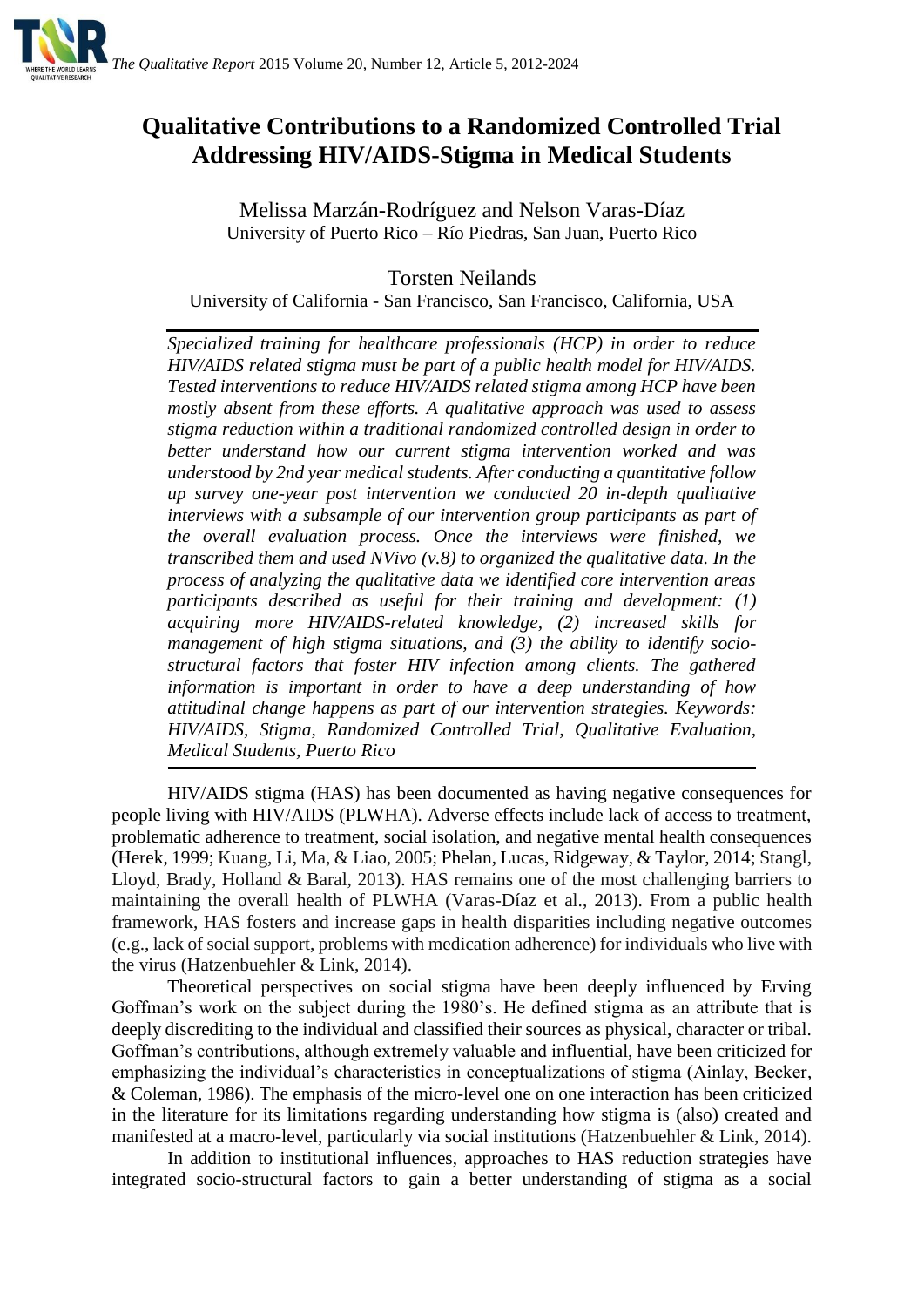phenomenon (Parker & Aggleton, 2002; Stangl, Lloyd, Brady, Holland, & Baral, 2013). Hatzenbuehler and Link (2014) define structural stigma as "societal-level conditions, cultural norms, and institutional policies that constrain the opportunities, resources, and wellbeing of the stigmatized." (Hatzenbuehler & Link, 2014, p. 2).

This dimension of stigma includes structural discrimination, which result in unfair health policies that can create and increase health disparities among affected populations (Angermeyer, Matschinger, Link, & Schomerus, 2014; Link & Phelan, 2014). HAS has historically encompassed both dimensions. One the one hand it has hindered one on one social interactions, but more importantly it has also become a structural problem reflected in restrictive health policies and the worldwide response to the disease.

## **HIV/AIDS Stigma among Healthcare Providers**

Global efforts are in effect to reduce HAS (Apinundecha, Laohasiriwong, Cameron, & Lim, 2007; Barroso et al., 2014; Li et al., 2010; Li et al., 2013; Neema et al., 2012; Stangl et al., 2013). Reducing HAS among health professionals is considered a priority in order to foster better services for PLWHA (U.S. Department of Health & Human Services, 2010; Varas-Díaz, Neilands, Malavé-Rivera, & Betancourt, 2010). HAS that emanates from health care professionals is a potential obstacle for the linkage to and retention in care among PLWHA (Li et al., 2007; Nyblade, Stangl, Weiss, & Ashburn, 2009; Varas-Díaz et al., 2013; Varas-Díaz et al., 2012). The current literature indicates there is a scarcity of HAS reduction interventions targeted to health professionals, and even less that focus on socio-structural approaches to stigma reduction (Parker & Aggleton, 2002; Stangl et al., 2013). Therefore, it is critical to identify interventions that effectively reduce HAS among health professionals while they are still in training and eager to learn new perspectives on health (Brown, Trujillo, & Mcintyre, 2008; Stangl et al, 2013).

#### **The SPACES Project**

In recent years, HAS interventions have been tested in different populations of healthcare providers included doctors and nurses with positive results on stigma reduction (Varas-Díaz et al., 2013; Li et al., 2013). From these interventions we have learned that understanding how structural factors influence HAS is a vital part of impacting populations of interest (Stangl et al., 2013). In this context, the SPACES project was a randomized controlled trial (RCT) conducted to test a HAS reduction intervention in a sample of medical students in Puerto Rico. The intervention is a nine-hour workshop divided into three sessions (three hours each). SPACES addresses the sources and functions of HAS via multiple theoretical approaches (from micro to macro levels) in order to have participants understand how stigma may be manifested in health care scenarios via one on one interactions and also through hospital policies. Therefore SPACES directly and simultaneously addressed the manifestation of stigma on both micro and macro levels within the health care setting. The aim of our main study was to assess the efficacy of the SPACES intervention in reducing HAS attitudes among medical students in Puerto Rico (micro level). Furthermore, we aimed to have the tested intervention included as part of the training curriculum for future physicians, therefore changing the traditional educational strategies on HIV/AIDS in local medical schools (macro level). The intervention was efficacious for stigma reduction among medical students with continued effects at 12-months after completing the intervention (Varas-Díaz et al., 2013).

Although traditional intervention testing strategies might end with the implementation of a randomized clinical trial, our team also aimed to richly detail how participants described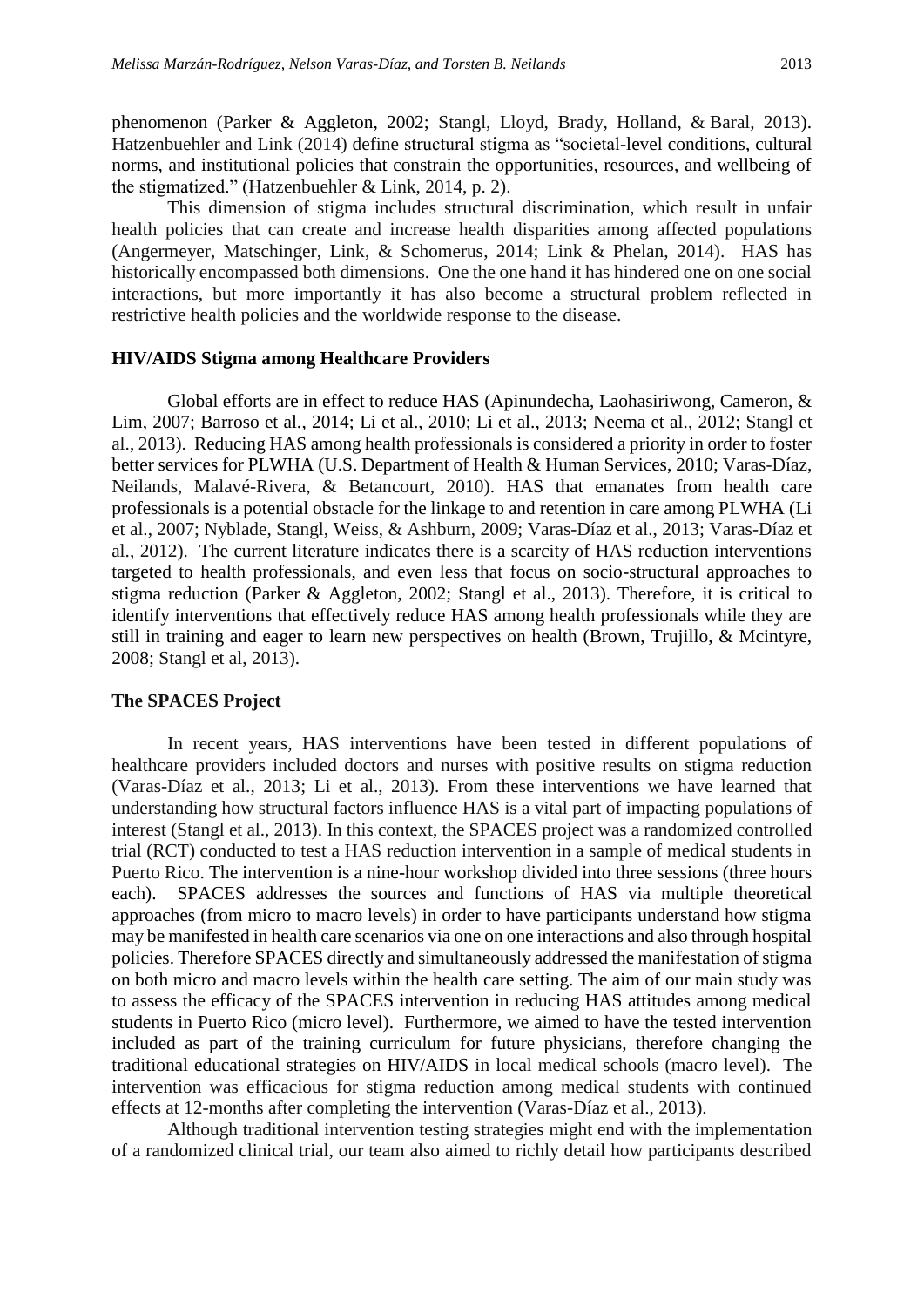their experience and further conceptualized HAS after completing the intervention. Therefore, we implemented a qualitative research strategy to better understand these phenomena.

## **Qualitative Techniques to Compliment RCTs to Reduce HIV/AIDS Stigma**

Qualitative approaches within traditional randomized controlled designs can foster and improve knowledge of how HAS interventions work. RCTs are considered the gold standard to establish causal relationships in health sciences research (Lewin, Glenton, & Oxman, 2009) and is particularly important for testing the efficacy of behavioral and attitudinal interventions. Still, the inclusion of mixed methods in RCTs is increasing, specifically with the integration of qualitative techniques. Using different approaches to evaluate an intervention is a good tool to use when trying to understand and change social phenomena (Hawe, Shiell, Riley, & Gold, 2004). It is also not uncommon to see the use of mixed methods as part of an evaluation of intervention research (Catallo, Jack, Ciliska, & MacMillan, 2013; Nelson et al., 2013; Sokunbi, Cross, Watt, & Moore, 2010; Young, Gomersall, & Bowen, 2012).

The use of mixed methods stems from the need to understand how an RCT's efficacy is embedded within a context that can facilitate or hinder its implementation (e.g., qualitative process evaluations). Although challenges abound when combining research techniques in a single study, the benefits can be considerable (Catallo et al., 2013). Mixed method approaches can contribute to a better understanding of implementation and evaluation components, while also strengthening our interpretation of the intervention's results and our ability to make recommendations for future implementation. Mixed methods approaches have been used to explain reasons for lack of significant effects when testing interventions (Hawe et al., 2004). In this paper we aim to document the use of qualitative techniques to assess HAS reduction within a traditional randomized controlled design in order to better understand how the SPACES intervention was interpreted by participants (Varas-Díaz et al., 2013).

#### **Method**

#### **Design**

The SPACES intervention was tested via an RCT with a sample of 507 medical students in Puerto Rico. After the intervention group participants completed their 12-month quantitative follow-up assessment they were eligible to participate in a qualitative phase consisting of indepth interviews. Our study consisted of implementing a sequential explanatory design in which our qualitative component followed our quantitative RCT to explore the experience of the participants who had participated in the SPACES intervention (Creswell, Plano Clark, Gutman, & Hanson, 2003). We conducted 20 semi-structured interviews with eligible participants. Our data analysis process was guided by Social Stigma Theory and Discourse Analysis approaches (Blumer, 1986; Chandler, 2002; Goffman, 1963; Starks & Brown-Trinidad, 2007).

#### **Sample**

The sample of this study was composed of 20 participants selected from the SPACES project intervention group (Varas-Díaz et al., 2013). The statistician in our team identified participants who scored the highest and lowest levels of change in HAS attitudes at 12 months post intervention. These scores emanated from the measure used to assess the impact of our intervention. The *Stigma and HIV/AIDS Scale* is a 44-item scale that addresses the social meanings ascribed to PLWHA via a 5-point Likert scale with values ranging from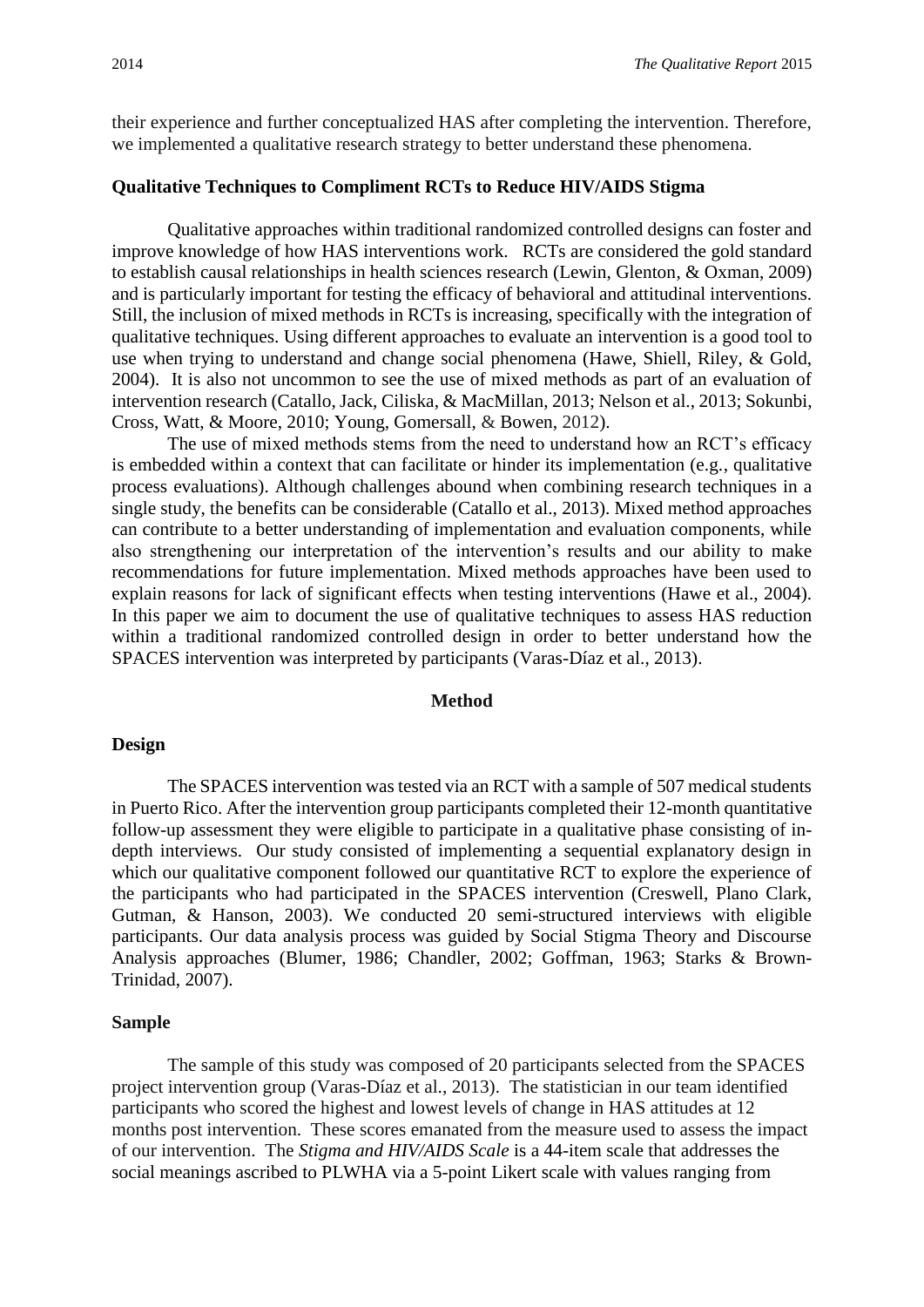strongly agree (score of 5) to strongly disagree (score of 1). The scale has been documented as reliable when used with health professionals at  $\alpha = 91$  (Varas-Diaz & Neilands, 2009).

 The characteristics of each participant (low vs. high changers) were not informed to the rest of the team who was blinded in order to avoid bias while interacting with interviewees. Participants were then contacted via phone calls or emails and invited to engage in our interview (See Figure 1). These contacts yielded 11 participants from the group with the highest levels of change and 9 from the group with the lowest levels of change. Demographic data for this subsample are presented in Table 1. The participants had a mean age of 26 (range 22-31 years old). More than half of the sample was composed of females [55%; n=11]. All interviews were conducted in Spanish and were then translated to English reporting the analysis.





# **Procedure**

Once our team completed the implementation of SPACES, we selected the 20 participants to engage in qualitative interviews taking into consideration gender balance in the sample (See Figure 1). Once participants accepted our invitation to engage in the interviews, we set a date of their convenience. The interviews were carried out during the period of June, 2009 to February, 2010. The interviews were semi-structured and conducted face to face or via phone, depending on the participant's availability. After a brief explanation of the purpose of the interview, participants read and completed a consent form. We audio-recorded each interview for the purpose of analysis. All study procedures were approved by the Institutional Review Board at the University of Puerto Rico.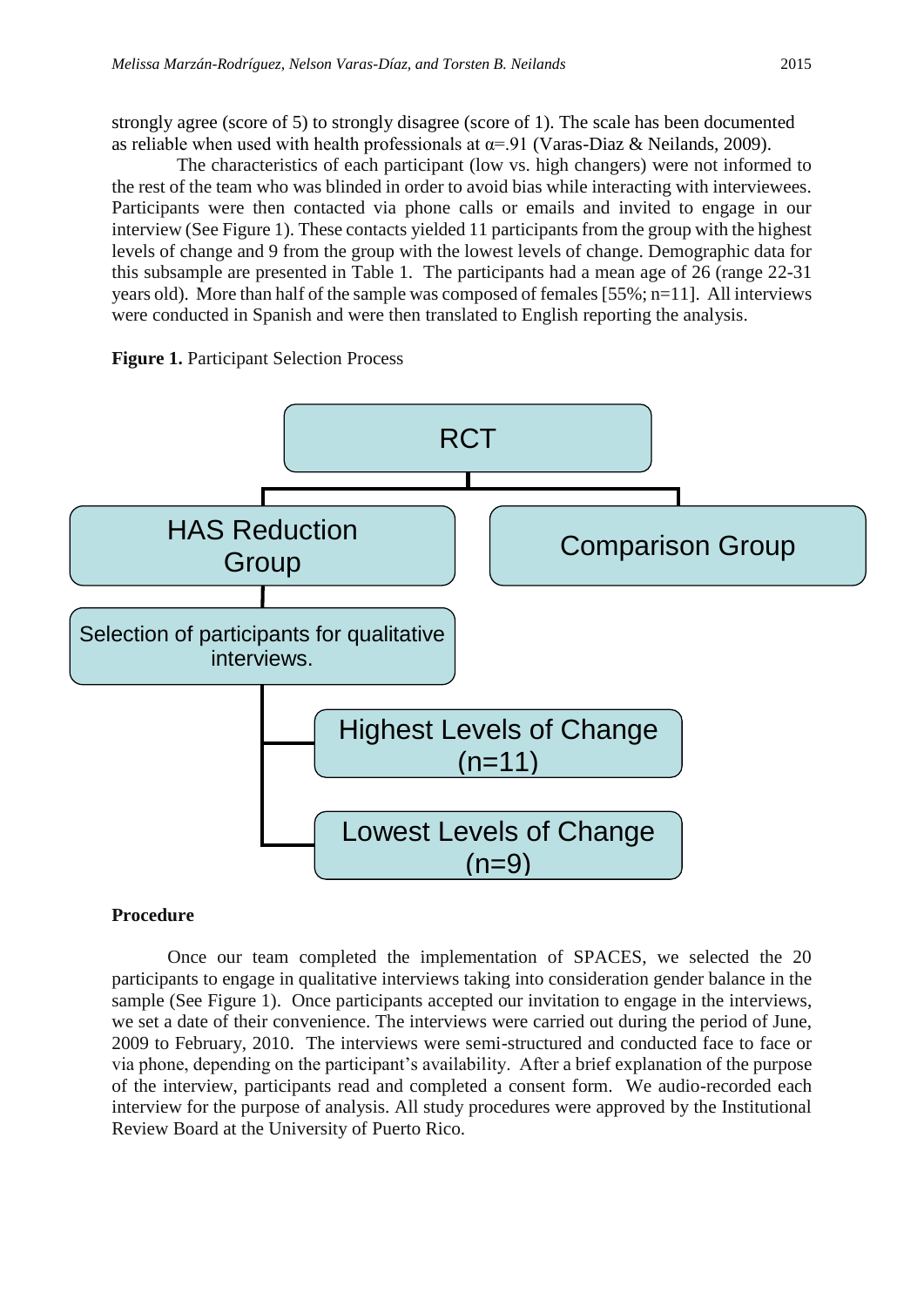# **Measures**

Our qualitative interview guide included open-ended questions addressing the following subjects: (1) their evaluation of the overall experience in the SPACES project; (2) HIV-related knowledge gained as part of the intervention; (3) perceived self-efficacy for interacting with PLWHA in health care facilities and (4) understanding of socio-structural factors that can foster HIV infection and HAS. These subjects were integrated to the interview guide as they are an essential part of understanding participant's evaluation of the intervention and because they have been identified as key components of stigma change (i.e., knowledge, self-efficacy, understanding of the social context; Varas & Neilands, 2009). The interview duration was approximately 25 minutes.

# **Analysis**

In order to ensure the quality of our analysis, we started with a supervised transcription process to ensure fidelity. Transcriptionists were trained on the appropriate way to transcribe an audio interview (Poland, 2002). We developed a guide with steps and instructions on how to transcribe in order to ensure quality of the final product. Afterwards, the team read the transcriptions while listening to the audiotapes in order to identify inconsistencies between them. This team was composed by doctoral students and the principal and co-investigators. The team met and corrected all errors in the transcriptions. Once this process was completed for each audiotape, the data analysis procedures began. We carried out a discourse analysis procedure based on Potter and Wetherell's framework (2004) in order to document how participants verbally constructed the subjects of interest of our study and simultaneously allow for emerging thematic patters to be manifested without constraints of pre-planned categories of analysis. The research team met on a weekly basis for three months to identify themes or patterns in our transcriptions (Catallo et al., 2013). The themes emerged as part of the discussion between team members in a collective manner and only after a team member provided evidence based on the transcribed interviews. Team members developed a list of these themes to keep as a master list for the analysis. These themes continued to be modified throughout the reading of all the transcriptions. Once those general themes were identified for all the interviews, the team searched for texts that evidenced them in the transcriptions. Members of the team continued to discuss all the selected texts for each theme in weekly meetings. This step was carried out in order to ensure that the analysts agreed on the final interpretation of the coded passages. Once an agreement was reached with a passage, it was coded in our interviews via Nvivo software (NVivo V.8; Bazeley, 2007). This consensus-based dispute resolution procedure will generated an inter-rater reliability of 100% for the analysis (Miller, 2001).

Throughout the process several steps were taken in order to ensure the trustworthiness of the data:

- 1) supervising the overall transcription process of the audio taped interviews,
- 2) meeting with members of the research team to discuss the quality of these transcriptions, and
- 3) establishing group discussions throughout the data collection and analysis process so that team members could discuss concerns and findings throughout the data analysis process.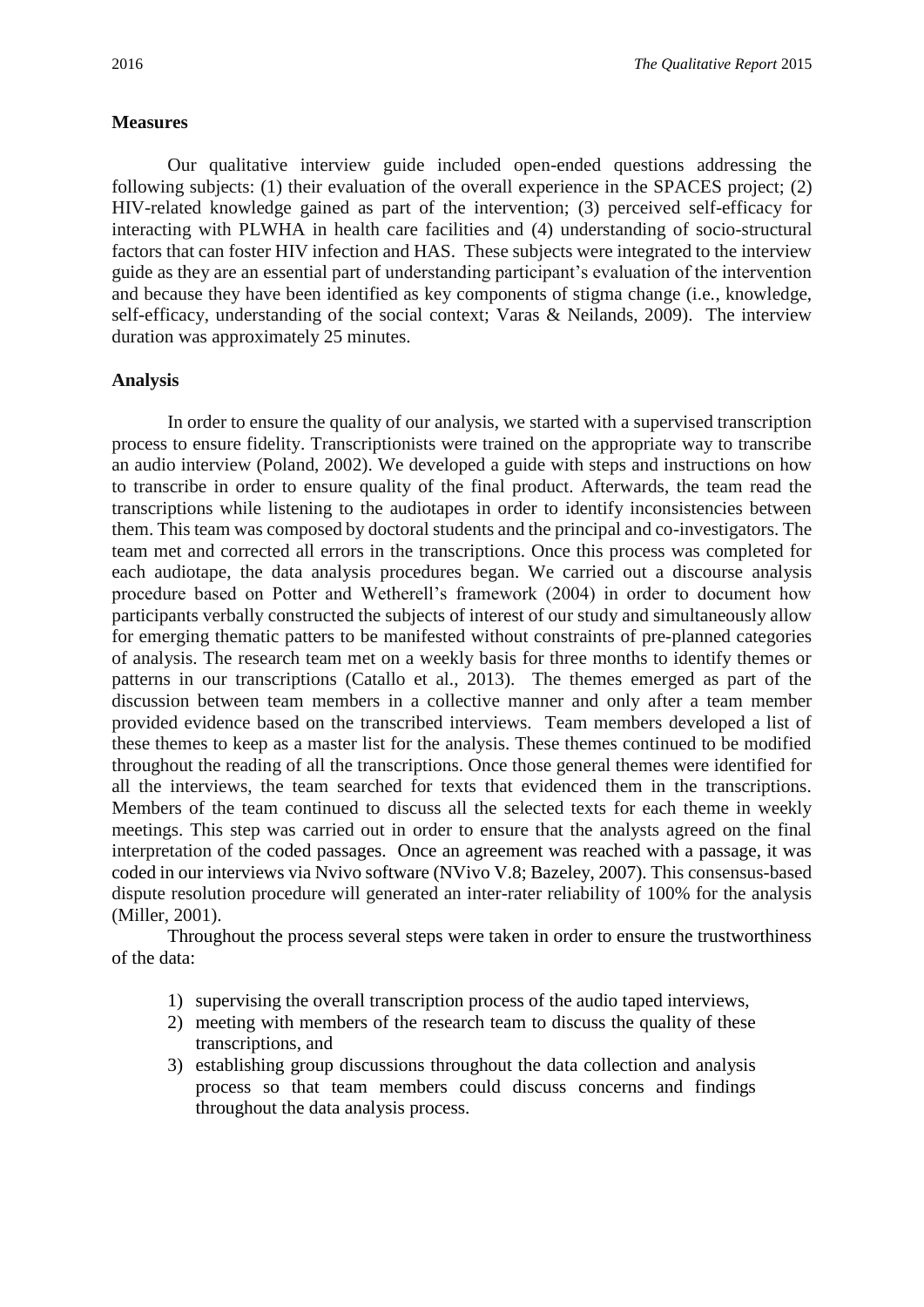#### **Results**

As described in our methods section half of the sample  $(n=11)$  was selected from the group with the highest levels of change and half (n=9) were selected from the group with the lowest levels of change. We carried out this division in order to explore potential differences between those individuals we interviewed. Our findings indicated there were no thematic differences between participants' responses in both groups. Therefore, we present the results from our data analysis for the complete sample.

# **Emerged Themes**

Participants made verbalizations about their experiences in the SPACES workshops. Their answers were organized via our qualitative data analysis into three main thematic patterns. These were

- 1) HIV/AIDS related knowledge,
- 2) skills for management of stigma situations, and
- 3) ability to identify socio-structural factors that foster HIV infection among clients.

In Table 1 we include a description of these three main categories. Below we present each category individually.

| Variable                                          | $\boldsymbol{n}$ | $\%$  |
|---------------------------------------------------|------------------|-------|
| Female gender                                     | 11               | 55.0  |
| Heterosexual orientation                          | 19               | 95.0  |
| National origin                                   |                  |       |
| Puerto Rican                                      | 15               | 75.0  |
| Other                                             | 5                | 25.0  |
| Ever tested for HIV                               | 12               | 60.0  |
| HIV negative test result (among those who tested) | 11               | 55.0  |
| Knew someone with HIV                             | 7                | 35.0  |
| Taken a class where HIV was discussed             | 18               | 90.0  |
| Believe other medical students discriminate       | 20               | 100.0 |
| Religion importance                               |                  |       |
| Somewhat important                                | 3                | 15.0  |
| Important                                         | 8                | 40.0  |
| Very Important                                    | 9                | 45.0  |
| Annual income                                     |                  |       |
| $<$ \$10,000                                      | 5                | 25.0  |
| \$10,001-\$20,000                                 | 5                | 25.0  |
| \$20,001-\$30,000                                 | 1                | 5.0   |
| \$30,001-\$40,000                                 | 3                | 15.0  |
| \$40,001-\$50,000                                 | 3                | 15.0  |
| $>$ \$60,000                                      | 3                | 15.0  |
| Perception of risk of HIV infection               |                  |       |
| Not at all                                        | 4                | 20.0  |
| A little                                          | 8                | 40.0  |
| A regular amount                                  | 6                | 30.0  |
| A lot                                             | $\mathbf{1}$     | 5.0   |

**Table 1.** Sample Characteristics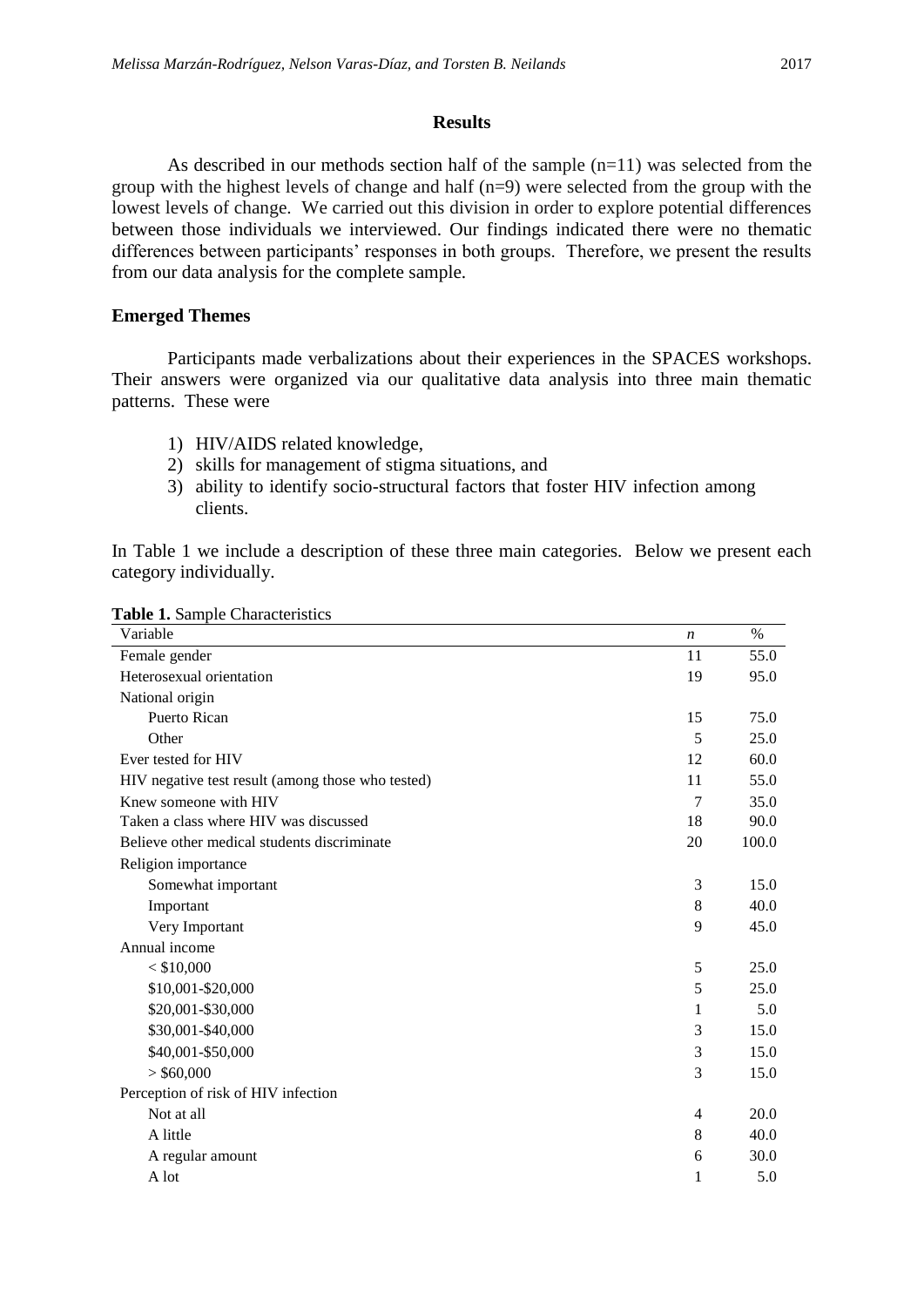| Medical students attitudes towards PLWHA |    |      |
|------------------------------------------|----|------|
| Totally positive                         |    | 5.0  |
| Partially positive                       | 6  | 30.0 |
| Neutral                                  |    | 35.0 |
| Partially negative                       | 6  | 30.0 |
| Prepared to provided services to PLWHA   |    |      |
| Totally agree                            | 4  | 20.0 |
| Partially agree                          | 16 | 80.0 |

Notes: For sexual orientation, the comparison category is homosexual/lesbian/bisexual. For HIV testing, the comparison group was "Don't know" (no respondents reported an HIV-positive test result).

## **HIV/AIDS-related Knowledge**

Participant shared their knowledge on HIV/AIDS and their definition of HAS a year after their participated in the SPACES intervention. The SPACES intervention fostered a greater knowledge and exploration of HIV biology and sources of HIV infection. As part of this increased awareness and contextualization of HIV/AIDS, participants were able to define and describe HAS examples based on personal experiences they had encountered after the intervention. They were also able to critically examine how the HIV/AIDS epidemic had been portrayed in Puerto Rico through the media. For example, the following verbalizations reflect how participants developed a more nuanced understanding of sources of infection that have driven the epidemic in their context.

"The high risk groups in Puerto Rico...I know that I always thought that homosexuals were the first risk group, and they are not… ahh it's intravenous drug users." [Female]

"Well… I liked the discussion of high-risk activities at the workshops. It was difficult... We did it in a group dynamic where we had to place HIV risky behaviors or impacted groups in order of prevalence… they included multiple sexual partners, drug users, needle use, health care staff… For me that was the best part." [Male]

Participants were also able to define HAS, its impact on health care delivery and on social interaction with PLWHA. This is particularly important as it evidences reflection on what HAS is and its consequences.

"More or less… stigma is … that we can provide less services, less quality services. The use of double gloves when interacting with PLWHA. People who use double gloves when it is unnecessary… right?" [Female]

"I understand that (stigma) is the stratification that we create that relies in our considerations of who has the disease. Also, what we consider as physical evidence in PLWHA… someone who is homeless, or a person with wounds… we are going to think that the person is HIV positive. A skinny homeless person… We tend to consider that they are HIV positive and it is not necessary the case. There could be other reasons why he or she is sick." [Male]

"Well, social stigma in this case for the HIV patients is when people try to put HIV patients in a box and look them as if they were… and it is not correct." [Female]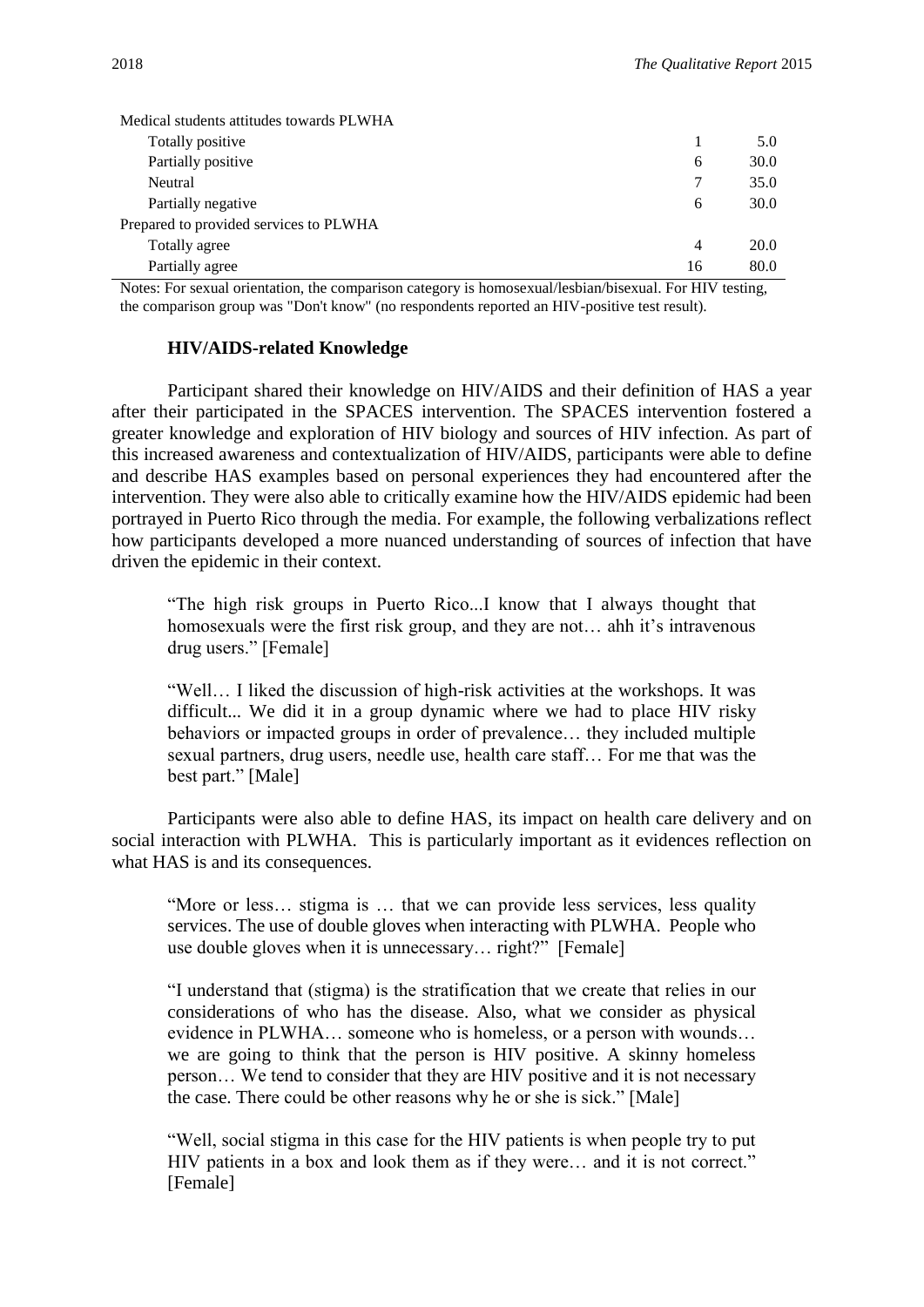# **Skills for Identifying HAS and Interacting with PLWHA**

Another major theme that emanated from our qualitative interviews was the acquisition of skills for identifying HAS in health care scenarios and interacting with PLWHA in stigmafree ways. Participants provided examples of stigma identification after engaging in the SPACES intervention. Some examples included:

"Well… the workshops changed those ideas about HIV/AIDS. Statistics, epidemiology and the fact that you don't need to use double gloves with patients. You just need to use the same quality control you use with other patients." [Female]

"… so much discrimination with these patients… sometimes due to the health care providers' lack of information and education." [Female]

One participant also described changes in social interaction outside of the clinical setting. He specifically described his interaction with a PLWHA in which handshaking was involved. Although he felt he could engage in such interactions, doubts still lingered over fear of infection. This evidences the complexity entailed in reducing HIV/AIDS stigma as some attitudes may change, but others can still linger.

"…I remember, a few weeks after completed the workshops a homeless came up to me… he wanted to shake my hand and said: "I'm a HIV positive." Instantly, I thought "why does he want to shake my hand? Maybe, he has something to hide." But immediately I also thought "I was recently in an HIV workshop…" and then I was super relaxed. I shook hands with him. But you know… then you think: "Do I have to wash my hands or not?" [Male]

# **Understanding of Socio Structural Factors that Foster HAS**

Finally, the last thematic pattern found in our analysis was the role of socio-structural factors that drive the HIV/AIDS epidemic, specially, how these factors interact to make people more vulnerable for infection. Participants mentioned the following:

"I also think it is because of lack of education. People don't know what happened. It's more like prejudice. People judge without having knowledge of the situation, they are not informed. A lot of times, people with this disease have so many social problems, education, homelessness [...] it is not only the disease, it is more the consequences and many times we don't know and it is easier to be prejudiced. Stigmatize these people and then throw them to the side. I think it is for lack of education." [Female]

"You need to explore your community, see what the risky groups in your community are. For example, intravenous drug users. Identify risky groups and give them information. Here (in Puerto Rico) it is intravenous drug use, why don't we have a needle exchange program?" [Male]

"Sometimes we do not talk about sex with adolescents and young people because of religion… it is awkward for them… but is a great opportunity if we can educate in (schools)." [Female]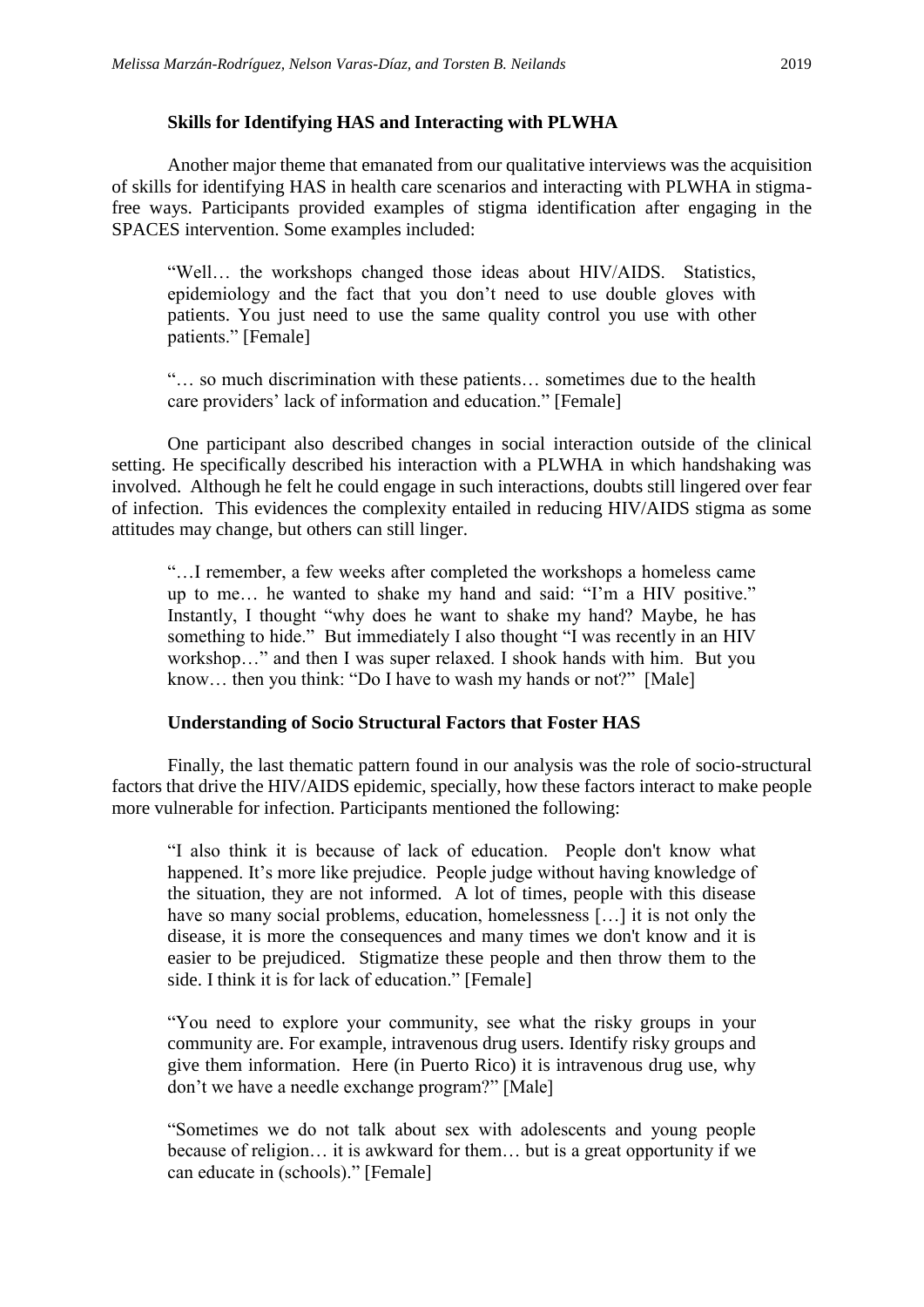"We need to go to schools, colleges, universities and educate people about stigma using media campaigns…" [Male]

"Fear is not an effective teaching technique. That aspect of STD prevention campaigns … it doesn't work." [Female]

#### **Discussion**

HAS stigma reduction interventions have increased in the past years and have begun to systematically inform the published scientific literature on the subject. This is an important step in the development, testing and dissemination of effective strategies to address HAS and its multiple manifestations in the lives of PLWHA. Many of the now published interventions have incorporated RCT designs as a tried and tested strategy to assess their efficacy, which provide valuable data on whether these interventions are working in controlled scenarios and reducing HAS. Still, several challenges have been identified and are still of concern when developing and testing these interventions. Some of these include:

- 1) scarce evidence of sustained intervention impact beyond three months after completion of the intervention (Brown et al., 2003), and
- 2) the need for more rigorous research designs that can better explain how HIV/AIDS stigma is reduced (Stangl et al., 2013).

The integration of qualitative interviews into our overall research design for intervention development and testing served to address these gaps. It allowed us to:

- 1) qualitatively explore from the perspective of participants the manner in which HAS reduction was still present after our 12-month quantitative stigma measurement, and
- 2) have an in-depth understanding of issues that would still need to be addressed in future versions of the SPACES intervention.

For example, sustained HAS reduction was evident as participants were able to provide detailed descriptions of HAS and identify stigma in their workplace scenarios. Furthermore, participants were able to describe social factors (i.e., lack of education, religion, media) that fostered HIV infection and HAS. This is of vital importance as a deep understanding of the context in which individuals are affected by HIV/AIDS can help medical students avoid blaming patients for their acquisition of the virus, which is a common practice in HAS. Although these subjects were addressed in our intervention workshops, our qualitative evidence allowed us to understand how participants interpreted HAS, its consequences and social determinants beyond the numerical evidence of our RCT quantitative data analysis. Although these statistical tests are of vital importance to document the HAS reduction, they do not yield in-depth descriptions of how HAS reduction is interpreted by participants.

# **Limitations and Future Directions**

One main limitation of our study was that we concentrated our discussion on participants' experiences and their perception of exercises and subjects discussed through the workshops. Since our qualitative approach was implemented 12 months after completion of the initial study, participants had completed a great deal of quantitative measures in the process.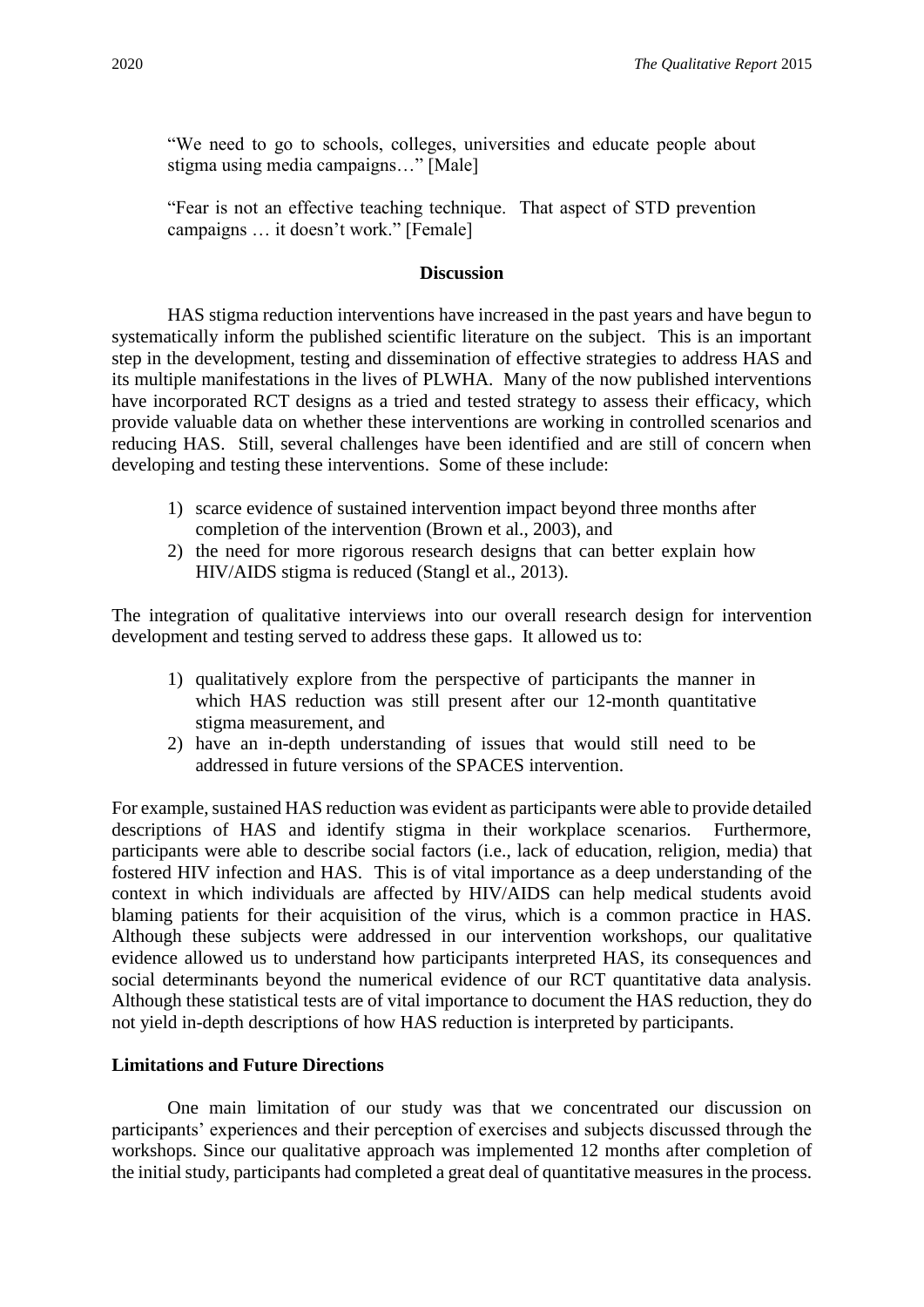Therefore we concentrated our line of inquiry on issues of importance for intervention development in order to reduce potential burden.

Still, the gathered qualitative evidence also pointed towards areas that need further attention in future implementations of the SPACES intervention. For example, some participants still used language that PLWHA can consider as manifestations of HAS. This was evident in their use of the "high risk group" concept, instead of focusing on individuals' highrisk behaviors. We were also able to document how even when HAS was reduced, some lingering concerns over fear of infection were present in everyday interactions (i.e., washing hands). In this sense, qualitative evidence allowed us to have a better understanding of areas that our intervention needs to better address in the future when working with our population of interest.

We understand that the overall evaluation of the SPACES intervention was strengthened by the inclusion of qualitative techniques into our quantitative RCT design. This process allowed for a better understanding of how the intervention worked in HAS reduction via examples provided by participants 12-months after participating in our study. Future efforts to test HAS reduction would benefit from this mixed methods approach and would help to better inform the scientific literature on how HAS can be reduced.

# **References**

- Ainlay, S. C., Becker, G., & Coleman, L. M. (1986). *The dilemma of difference. A multidisciplinary view of stigma.* New York, NY: Plenum Press.
- Angermeyer, M. C., Matschinger, H., Link, B. G., & Schomerus, G. (2014). Public attitudes regarding individual and structural discrimination: Two sides of the same coin? *Social Science & Medicine, 103*, 60-66.
- Apinundecha, C., Laohasiriwong, W., Cameron, M. P., & Lim, S. (2007). A community participation intervention to reduce HIV/AIDS stigma, Nakhon Ratchasima province, northeast Thailand. *AIDS Care*, *19*(9), 1157-65.
- [Barroso, J.](http://www.ncbi.nlm.nih.gov/pubmed/?term=Barroso%20J%5BAuthor%5D&cauthor=true&cauthor_uid=25084499), [Relf, M.](http://www.ncbi.nlm.nih.gov/pubmed/?term=Relf%20MV%5BAuthor%5D&cauthor=true&cauthor_uid=25084499) V., [Williams, M.](http://www.ncbi.nlm.nih.gov/pubmed/?term=Williams%20MS%5BAuthor%5D&cauthor=true&cauthor_uid=25084499) S., [Arscott, J.](http://www.ncbi.nlm.nih.gov/pubmed/?term=Arscott%20J%5BAuthor%5D&cauthor=true&cauthor_uid=25084499), [Moore, E.](http://www.ncbi.nlm.nih.gov/pubmed/?term=Moore%20ED%5BAuthor%5D&cauthor=true&cauthor_uid=25084499) D., [Caiola, C.](http://www.ncbi.nlm.nih.gov/pubmed/?term=Caiola%20C%5BAuthor%5D&cauthor=true&cauthor_uid=25084499), & [Silva, S.](http://www.ncbi.nlm.nih.gov/pubmed/?term=Silva%20SG%5BAuthor%5D&cauthor=true&cauthor_uid=25084499) G. (2014). A randomized controlled trial of the efficacy of a stigma reduction intervention for HIV-infected women in the Deep South. *AIDS Patient Care STDS*, *28*(9), 489-98.
- Bazeley, P. (2007). *Qualitative data analysis with NVivo.* London, UK: Sage.
- Blumer, H. (1986). *Symbolic interactionism.* Berkeley, CA: University of California Press.
- Brown, L., Mcintyre, K., & Trujillo L. (2003). Interventions to reduce HIV/AIDS stigma: What have we learned? *AIDS Education Prevention*, *15*, 49–69.
- Catallo, C., Jack, S. M., Ciliska, D., & MacMillan, H. L. (2013). Mixing a grounded theory approach with a randomized controlled trial related to intimate partner violence: What challenges arise for mixed methods research? *Nursing Research and Practice*, *2013*, 1- 12. Retrieved from<http://dx.doi.org/10.1155/2013/798213>
- Chandler, D. (2002). *Semiotics: The basics.* London, UK: Routledge.
- Creswell, J. W., Plano Clark, V. L., Gutman, M. L., & Hanson, W. E. (2003). Advanced mixed methods research designs. In A. Tashakkori & C. Teddlie (Eds.) *Handbook of mixed methods in social and behavioral research* (pp. 209-240). Thousand Oaks, CA: Sage.
- Goffman, E. (1963). *Stigma: Notes on the management of spoiled identity*. New York, NY: Simon & Schuster, Inc.
- Hatzenbuehler, M. L., & Link, B. G. (2014). Introduction to the special issue on structural stigma and health. *Social Science & Medicine*, *103*, 1-6.
- Hawe, P., Shiell, A., Riley, T., & Gold, L. (2004). Methods for exploring implementation variation and local context within a cluster randomized community intervention trial. *Journal of Epidemiology Community Health*, *58*, 788-793.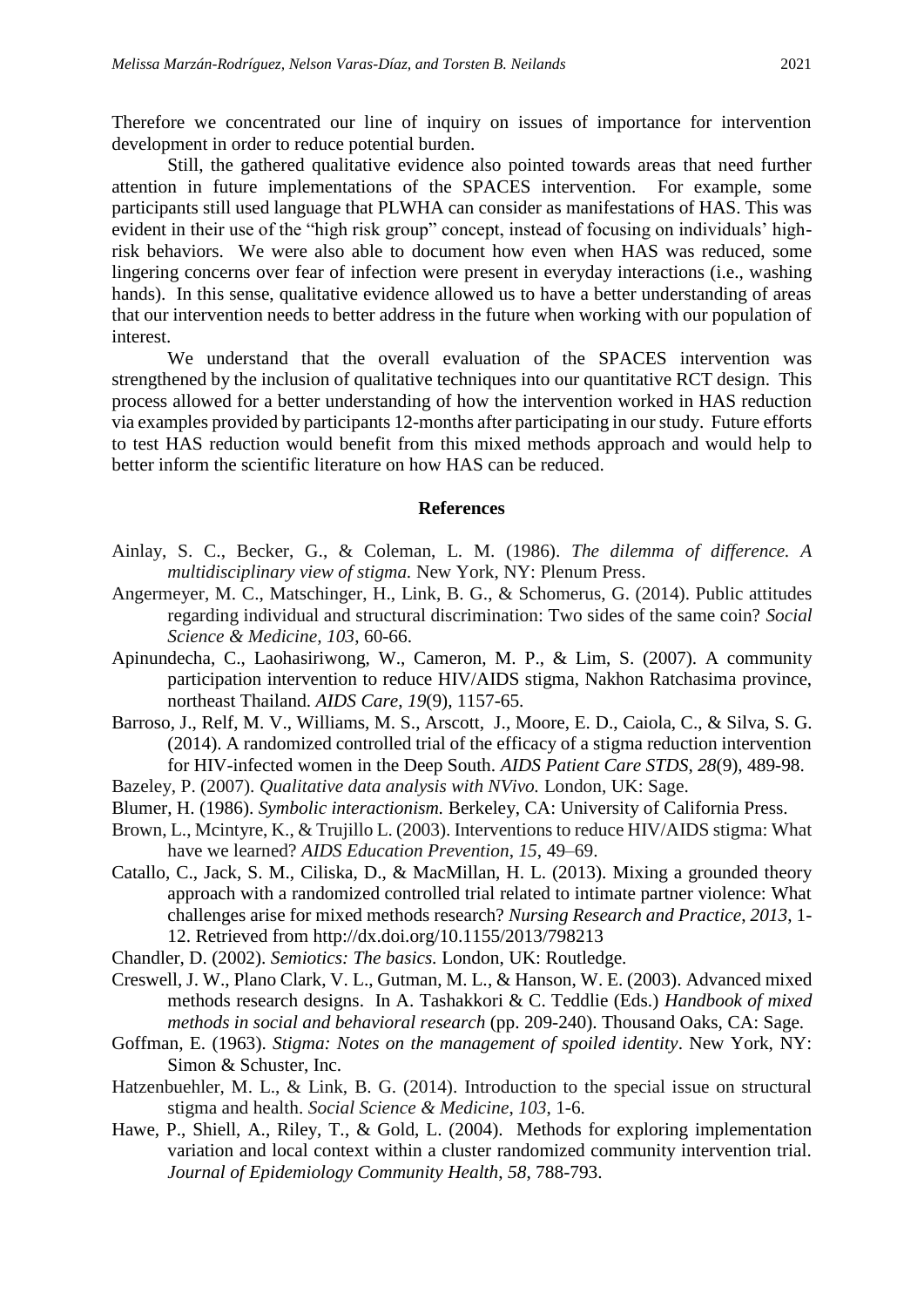- Herek, G. M. (1999). AIDS and stigma. *American Behavioral Scientists*, *42*, 1106-1116.
- Herek, G. M., & Capitanio, J. P. (1998). Symbolic prejudice or fear of infection? A functional analysis of AIDS-related stigma among heterosexual adults. *Basic and Applied Social Psychology*, *20*(*3*), 230-241.
- Kuang, W., Li, J., Ma, Y., & Liao J. (2005). Survey on psychologic status and quality of life for HIV infected people or AIDS patients. *Journal of Sichuan University*, *36*(1), 97– 100.
- Li, L., Wu, Z., Liang, L. J., Lin, C., Guan, J., Jia, M.,…Zhiahua, Y. (2013). Reducing HIVrelated stigma in health care settings: A randomized controlled trial in China. *American Journal of Public Health*, *103*(2), 286–92.
- Li, L., Li-Jung, L., Chunqing, L., Zunyou, W., & Rotheram-Borus, M. (2010). HIV prevention intervention to reduce HIH-related stigma: Evidence from China. *AIDS*, *24*, 115-22.
- Li, L., Lin, C., Wu, Z., Rotheram-Borus, M, J., Detels, R., & Jia, M. (2007). Stigmatization and shame: Consequences of caring for HIV/AIDS patients in China. *AIDS Care*, *19*(2), 258–263.
- Link, B. G., & Phelan, J. (2014). Stigma power. *Social Science & Medicine*, *103*, 24-32.
- Lewin, S., Glenton, C., & Oxman, A. (2009). Use of qualitative methods alongside randomised controlled trials of complex healthcare interventions: Methodological study. *BMJ*, *339*(101), b3496.
- Miller, R. L. (2001). Innovation in HIV prevention: Organizational and intervention characteristics affecting program adoption. *American Journal of Community Psychology*, *29*, 621-647.
- Neema, S., Atuyambe, L. M., Otolok-Tanga, E., Twijukye, C., Kambugu, A., Thayer, L., & McAdam, K. (2012). Using a clinic based creativity initiative to reduce HIV related stigma at the Infectious Diseases Institute, Mulago National Referral Hospital, Uganda. *African Health Science*, *12*(2), 231-239.
- Nelson, P., Cox, H., Furze, G., Lewin, R. J. P., Morton, V., Norris, H.,…Carty, R. (2013). Participants' experiences of care during a randomized controlled trial comparing a layfacilitated angina management programme with usual care: A qualitative study using focus groups. *Journal of Advanced Nursing*, *69*(4), 840–850.
- Nyblade, L., Stangl, A., Weiss, E., & Ashburn, K. (2009). Combating HIV stigma in health care settings: What works? *Journal of International AIDS Sociology*, *12*(1), 15.
- Parker, R., & Aggleton, P. (2002). *HIV/AIDS-related stigma and discrimination: A conceptual framework and agenda for action.* New York, NY: The Population Council.
- Phelan, J. C., Lucas, J. W., Ridgeway, C. L., & Taylor, C. J. (2014). Stigma, status, and population health. *Social Science & Medicine*, *103*, 15-23.
- Poland, B. (2002). Transcription quality. In J. F. Gubrium & J. A. Holstein (Eds.), *Handbook of interview research: Context and method* (pp. 629-649). Thousand Oaks, CA: Sage.
- Potter, J. (2004). Discourse analysis. In M. Hardy & A. Bryman (Eds.), *Handbook of data analysis* (pp. 607-624)*.* Thousand Oaks, CA: Sage.
- [Sokunbi, O.](http://www.ncbi.nlm.nih.gov/pubmed?term=Sokunbi%20O%5BAuthor%5D&cauthor=true&cauthor_uid=19939723)[,Cross, V.](http://www.ncbi.nlm.nih.gov/pubmed?term=Cross%20V%5BAuthor%5D&cauthor=true&cauthor_uid=19939723), [Watt, P.](http://www.ncbi.nlm.nih.gov/pubmed?term=Watt%20P%5BAuthor%5D&cauthor=true&cauthor_uid=19939723), & [Moore, A.](http://www.ncbi.nlm.nih.gov/pubmed?term=Moore%20A%5BAuthor%5D&cauthor=true&cauthor_uid=19939723) (2010). Experiences of individuals with chronic low back pain during and after their participation in a spinal stabilisation exercise programme - A pilot qualitative study. *Manual Therapy*, *15*(2), 179-84. doi: 10.1016/j.math.2009.10.006.
- Stangl, A. L., Lloyd, J. F., Brady, L. M., Holland, C. E., & Baral, S. B. (2013). A systematic review of interventions to reduce HIV-related stigma and discrimination from 2002 to 2013: How far have we come? *Journal of the International AIDS Society, 16*(2), 18734.
- Starks, H., & Brown-Trinidad, S. (2007). Choose your method: A comparison of phenomenology, discourse analysis, and grounded theory. *Qualitative Health Research*, *17*, 1372. DOI: 10.1177/1049732307307031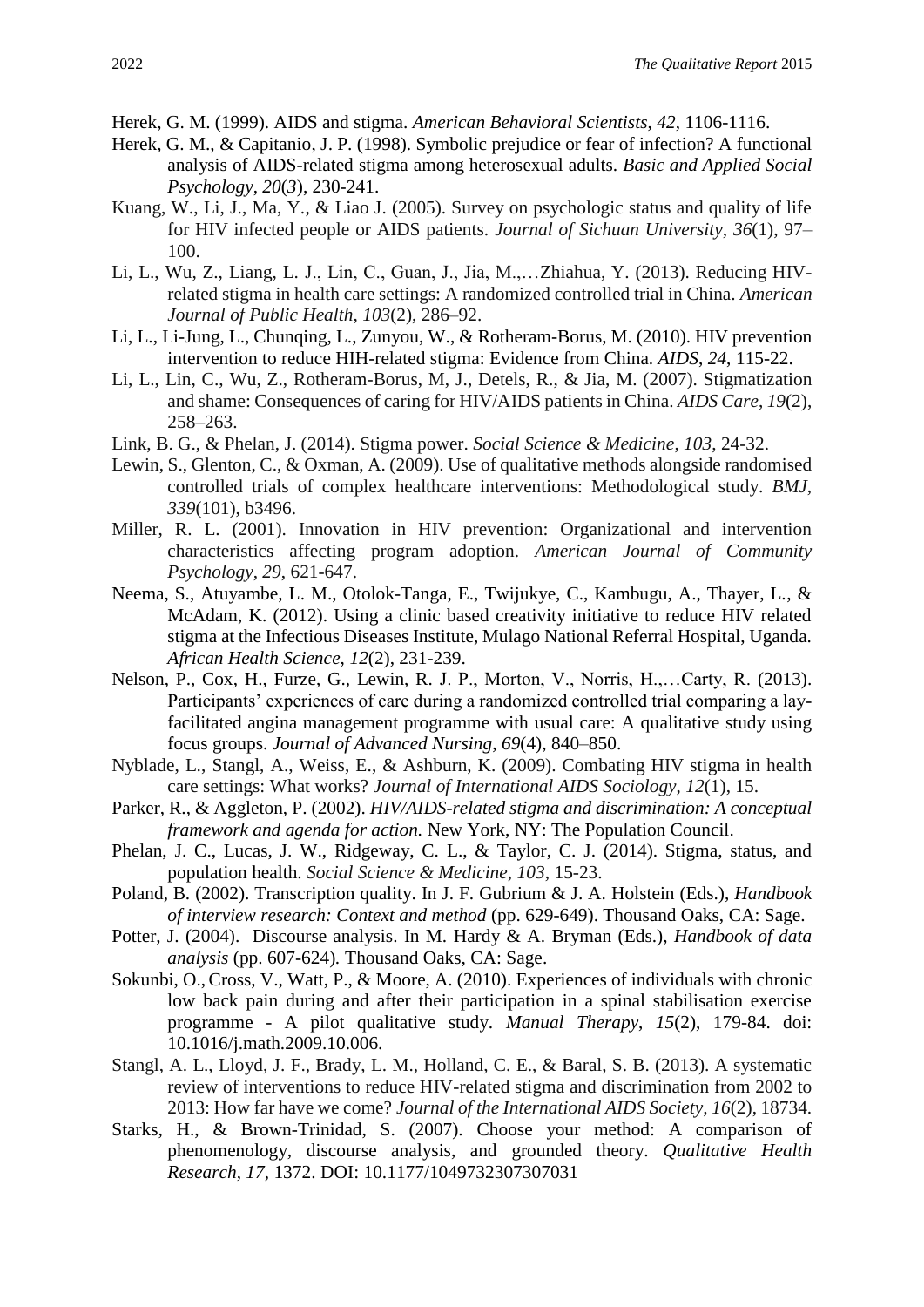- U.S. Department of Health & Human Services. (2010). *National HIV/AIDS Strategy (NHAS)*. Retrieved from [https://www.aids.gov/federal-resources/national-hiv-aids](https://www.aids.gov/federal-resources/national-hiv-aids-strategy/overview/)[strategy/overview/](https://www.aids.gov/federal-resources/national-hiv-aids-strategy/overview/)
- Varas-Díaz, N., & Neilands, T. B. (2009). Development and validation of a culturally appropriate HIV stigma scale for Puerto Rican health professionals in training. *AIDS Care*, *21*(10), 1259–1270.
- Varas-Díaz, N., Neilands, T. B., Cintrón-Bou, F., Marzán-Rodríguez, M., Santos-Figueroa, A., Santiago-Negrón, S.,…Rodríguez-Madrea, S. (2013). Testing the efficacy of an HIV stigma reduction intervention with medical students in Puerto Rico: The SPACES project. *Journal of the International AIDS Society*, *16*(2), 18670.
- Varas-Díaz, N., Neilands, T. B., Cintrón-Bou, F., Santos-Figueroa, A., Marzán-Rodríguez, M., & Marqués, D. (2014). Religion and HIV stigma in Puerto Rico: A cultural challenge for training future physicians. *Journal of International Association of Physiological AIDS Care*. Retrieved from <http://jia.sagepub.com/content/early/2013/02/20/2325957412472935>
- Varas-Díaz N, Neilands T. B., Cintrón-Bou, F, Santos-Figueroa, A., Rodríguez-Madera, S., & Santiago-Negrón, S. (2012). The role of gender on HIV stigma among medical students in Puerto Rico: Implications for training and service delivery. *Puerto Rico Health Science Journal*, *31*, 220–222.
- Varas-Díaz, N., Neilands, T. B., Malavé-Rivera, S., & Betancourt, E. (2010). Religion and HIV stigma: Implications for health professionals in Puerto Rico. *Global Public Health*, *19,* 109–118.
- Young, A., Gomersall, T., & Bowen, A. (2012). Trial participants' experiences of early enhanced speech and language therapy after stroke compared with employed visitor support: A qualitative study nested within a randomized controlled trial. *Clinical Rehabilitation*, *27*(2), 174–182.

#### **Author Note**

Melissa Marzán-Rodríguez is a Doctor in Public Health with a major in Epidemiology from the Ponce Health Sciences University (PHSU). Her research work is based at the Public Health Program at PHSU and the Puerto Rico Department of Health. Is an assistant professor at the Public Health Program at PHSU. It's Certified Public Health from the National Board of Public Health Examiners. Have been published in journals such as *AIDS Care*, *Journal of International Association of Physicians in AIDS Care*, and *Forum: Qualitative Social Research*. Her areas of interest include HIV epidemiology, social epidemiology, drug abuse, qualitative methods, men sex with men, social stigma, and health professional's trainings. Correspondence regarding this article can be addressed directly to: Melissa Marzán-Rodríguez at [melissa.marzan.rdz@gmail.com.](mailto:melissa.marzan.rdz@gmail.com)

Dr. Nelson Varas-Díaz is interested in the social, political and individual level implications of stigmatization. His academic career addresses the role of social and structural factors in the development of stigmatized individual and collective identities. His research has focused on the social stigmatization of disease (i.e., HIV/AIDS, addiction), marginalized groups (i.e., transgender individuals) and cultural practices (i.e., metal music, religion). These interests are manifested through research, policy work, teaching at the graduate level, independent consulting, and community involvement. Other subjects of interest include: (1) qualitative research, (2) mixed methodology, (3) issues related to community participation, and (4) social justice through research. Correspondence regarding this article can also be addressed directly to: Nelson Varas-Diaz at, [nvaras@mac.com.](mailto:nvaras@mac.com)